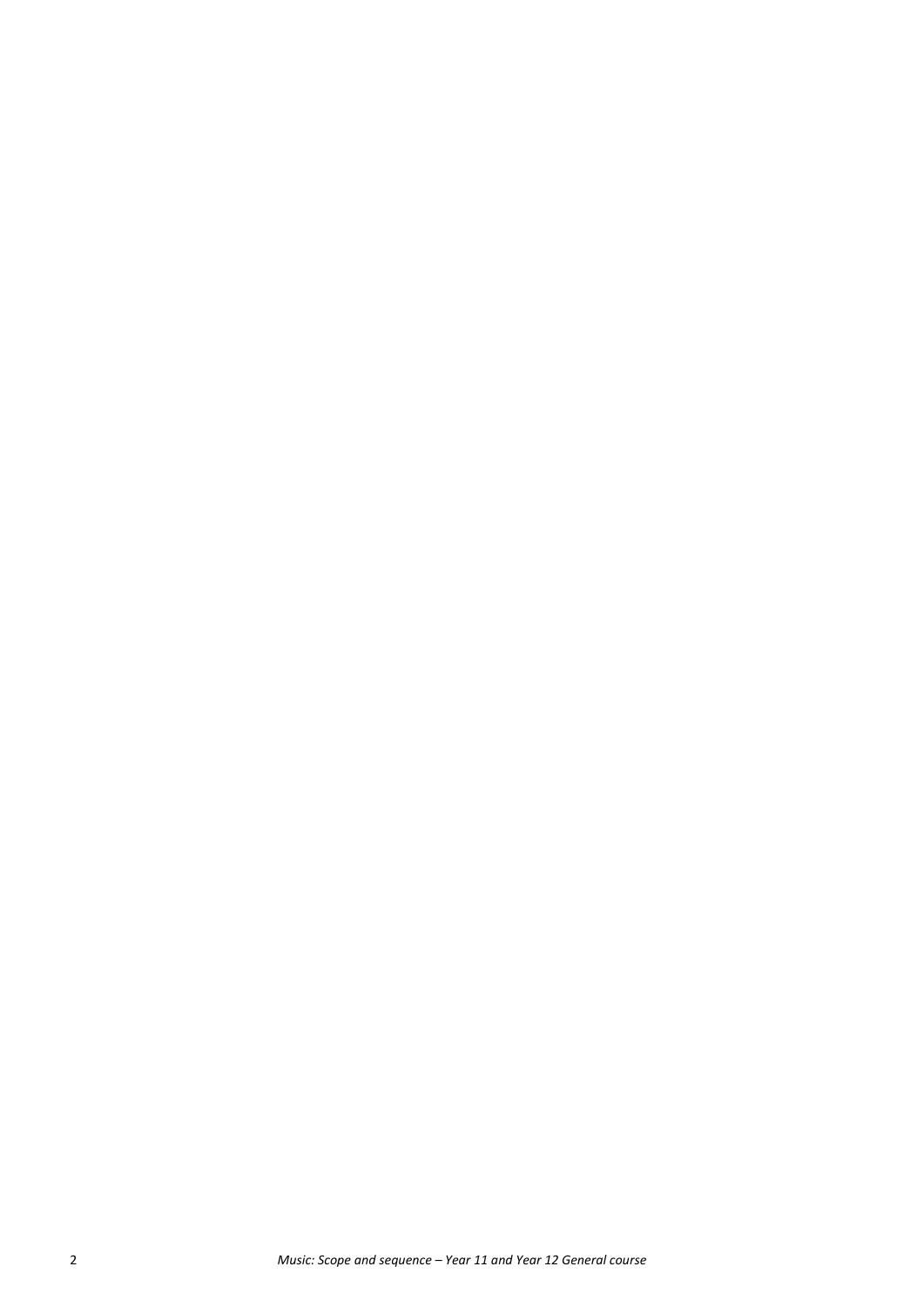#### **AURAL AND THEORY**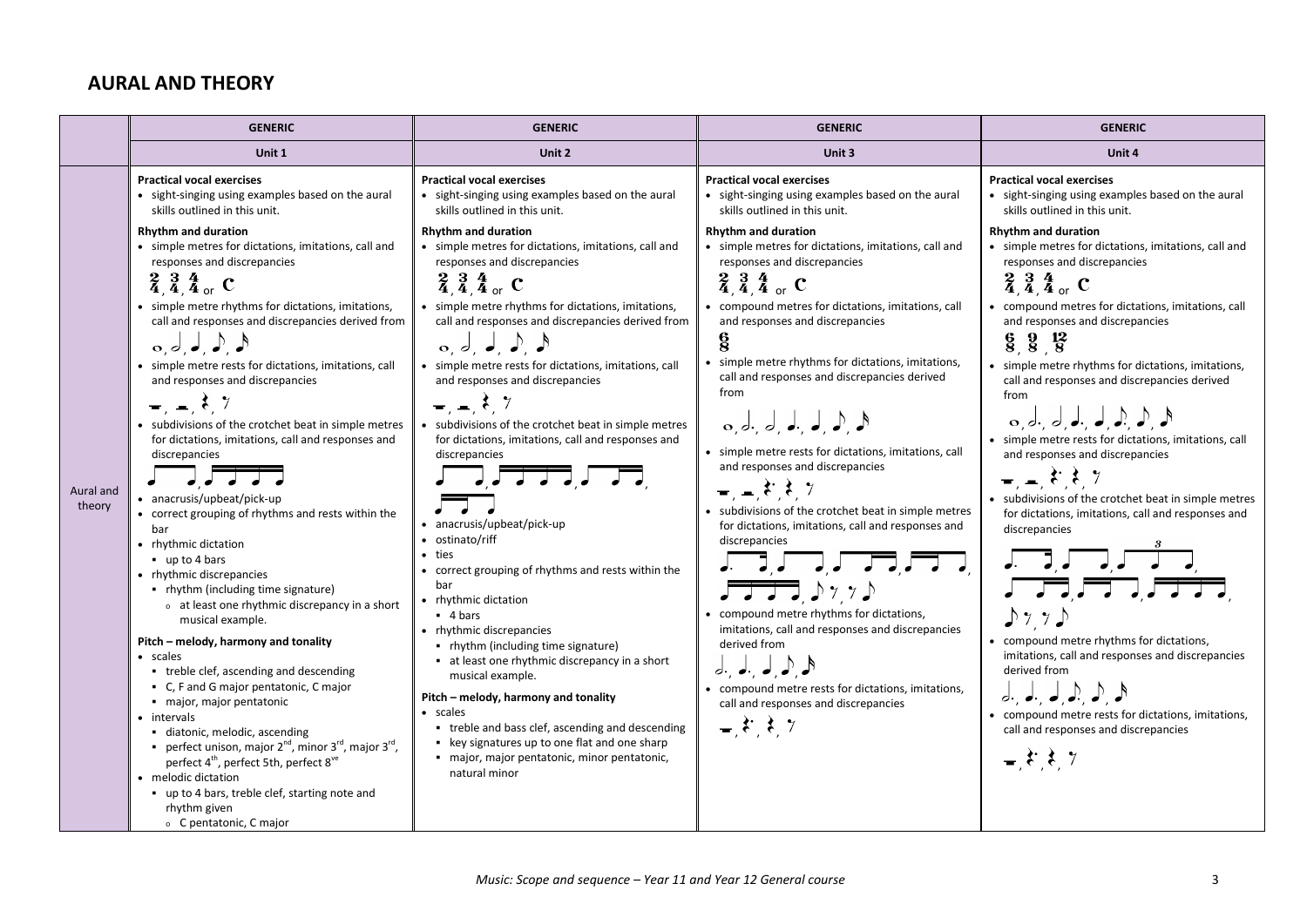| Unit 1<br>Unit 2<br>Unit 3<br>Unit 4<br>• subdivisions of the dotted crotchet beat in<br>• subdivisions of the dotted crotchet beat in<br>• pitch discrepancies<br>• intervals<br>• at least one pitch discrepancy in a short<br>diatonic, melodic, ascending, from the tonic<br>compound metres for dictations, imitations, call<br>compound metres for dictations, imitations, call<br>o perfect unison, minor $2^{nd}$ , major $2^{nd}$ , minor<br>and responses and discrepancies<br>musical example<br>and responses and discrepancies<br>3 <sup>rd</sup> , major 3 <sup>rd</sup> , perfect 4 <sup>th</sup> , perfect 5 <sup>th</sup> , minor<br>• imitation and call and response<br>$6^{\text{th}}$ , major $6^{\text{th}}$ , minor $7^{\text{th}}$ , major $7^{\text{th}}$ ,<br>$\blacksquare$ up to 4 bars<br>perfect 8 <sup>ve</sup><br>JDJJJJJJ<br>• examples based on the aural skills outlined in<br><del>▞▜▕▔▟▔▔▛▔</del> ▔▏ <del>▖</del> ▁▏▁▏▞▗<br>this unit<br>• melodic dictation<br>• anacrusis/upbeat/pick-up<br>$\overline{J}$ $\overline{J}$ $\overline{J}$ $\overline{J}$ $\overline{J}$ $\overline{J}$ $\overline{J}$<br>• tonal qualities<br>• 4 bars, in treble and bass clef, starting note and<br>• ostinato/riff<br>• specific to scales listed<br>some rhythm given<br>· ties<br>もりりもりょう<br>chords<br>o C, F and G pentatonic and C major<br>• correct grouping of rhythms and rests within the<br>• pitch discrepancies<br>$\blacksquare$ in C major<br>777<br>bar<br>at least one pitch discrepancy in a short musical<br>• root position<br>• rhythmic dictation<br>o major: I, IV and V (tonic, sub-dominant<br>example<br>• anacrusis/upbeat/pick-up<br>$-4-8$ bars<br>and dominant)<br>• imitation and call and response<br>• ostinato/riff<br>• rhythmic discrepancies<br>• chord progressions<br>$\blacksquare$ up to 4 bars<br>• ties<br>• rhythm (including time signature)<br>• examples based on the aural skills outlined in<br>$\bullet$ up to 4 bars in C major<br>• syncopation<br>at least two rhythmic discrepancies in a short<br>• Roman numerals and chord names where<br>this unit<br>• correct grouping of rhythms and rests within the<br>musical example.<br>• tonal qualities<br>appropriate<br>bar<br>• specific to scales listed<br>o Roman numerals<br>Pitch – melody, harmony and tonality<br>• rhythmic dictation<br>$-$ major: I, IV and V<br>• modulation<br>• scales<br>$\blacksquare$ up to 8 bars<br>o chord names (as indicated in C tonalities)<br>• to the relative major or minor<br>• treble and bass clef, ascending and descending<br>• rhythmic discrepancies<br>$-$ major: C, F and G.<br>• chords<br>• key signatures up to and including two sharps<br>• rhythm (including time signature)<br>• key signatures up to one sharp and one flat<br>and two flats<br><b>Tempo</b><br>at least two rhythmic discrepancies in a short<br>root position, triads/arpeggios |
|----------------------------------------------------------------------------------------------------------------------------------------------------------------------------------------------------------------------------------------------------------------------------------------------------------------------------------------------------------------------------------------------------------------------------------------------------------------------------------------------------------------------------------------------------------------------------------------------------------------------------------------------------------------------------------------------------------------------------------------------------------------------------------------------------------------------------------------------------------------------------------------------------------------------------------------------------------------------------------------------------------------------------------------------------------------------------------------------------------------------------------------------------------------------------------------------------------------------------------------------------------------------------------------------------------------------------------------------------------------------------------------------------------------------------------------------------------------------------------------------------------------------------------------------------------------------------------------------------------------------------------------------------------------------------------------------------------------------------------------------------------------------------------------------------------------------------------------------------------------------------------------------------------------------------------------------------------------------------------------------------------------------------------------------------------------------------------------------------------------------------------------------------------------------------------------------------------------------------------------------------------------------------------------------------------------------------------------------------------------------------------------------------------------------------------------------------------------------------------------------------------------------------------------------------------------------------------------------------------------------------------------------------------------------------------------------------------------------------------------------------------------------------------------------------------------------------------------------------------------------------------------------------------------------------------------------|
|                                                                                                                                                                                                                                                                                                                                                                                                                                                                                                                                                                                                                                                                                                                                                                                                                                                                                                                                                                                                                                                                                                                                                                                                                                                                                                                                                                                                                                                                                                                                                                                                                                                                                                                                                                                                                                                                                                                                                                                                                                                                                                                                                                                                                                                                                                                                                                                                                                                                                                                                                                                                                                                                                                                                                                                                                                                                                                                                              |
| · major, major pentatonic, minor pentatonic,<br>• terminology/symbol for tempo (to be used in<br>musical example.<br><sup>o</sup> major<br>natural minor, harmonic minor<br>conjunction with context-specific terminology)<br>Pitch – melody, harmony and tonality<br>primary triads<br>• intervals<br>· fast (allegro), moderate (moderato, andante),<br>• scales<br>o root position<br>· diatonic, melodic and harmonic, ascending,<br>slow (adagio).<br>• treble and bass clef, ascending and descending<br>• chord progressions<br>within an octave<br><b>Expressive elements</b><br>• key signatures up to two sharps and two flats<br>• up to 4 bars, key signatures up to one sharp<br>o major, minor, perfect<br>• general dynamic descriptions<br>and one flat<br>· major pentatonic, minor pentatonic, major,<br>• melodic dictation<br>• terminology/symbol for dynamics<br>natural minor, harmonic minor, melodic minor,<br>• Roman numerals and chord names where<br>• 4-8 bars, in treble clef, starting note and<br>soft/piano (p), loud/forte (f)<br>chromatic<br>appropriate<br>rhythms may be given<br>terminology/symbol for changes in intensity of<br>• intervals<br>o Roman numerals<br>• key signatures up to two sharps and two flats<br>sound<br>· diatonic, melodic, ascending and descending,<br>$-$ major: I, IV and V<br>• pitch discrepancies<br>· decrescendo (decresc.), diminuendo (dim.),<br>within an octave<br>$-$ minor: i, iv and V<br>at least two pitch discrepancies in a short<br>crescendo (cresc.)<br>o chord names (as shown in C tonalities)<br>o major, minor, perfect<br>musical example<br>• terminology/symbol for articulations<br>• melodic dictation<br>$-$ major: C, F and G<br>• tonal qualities<br>· smooth and connected/legato (slur), short and<br>• up to 8 bars, in treble clef, starting note and<br>- minor: Am, Dm and E.<br>• specific to scales listed<br>detached/staccato.<br>rhythm may be given<br>• modulation<br>Tempo<br>• key signatures up to two sharps and two flats<br>• to the relative major or minor<br><b>Texture</b><br>• terminology/symbol for tempo (to be used in<br>pitch discrepancies<br>• unison/single line, homophonic/melody with<br>• to the dominant<br>conjunction with context specific terminology)<br>at least two pitch discrepancies in a short<br>accompaniment.<br>· fast (allegro), moderate (moderato, andante),<br>musical example                                                                                                                                                                                                                                                                                                                                                                                                                                                                                                |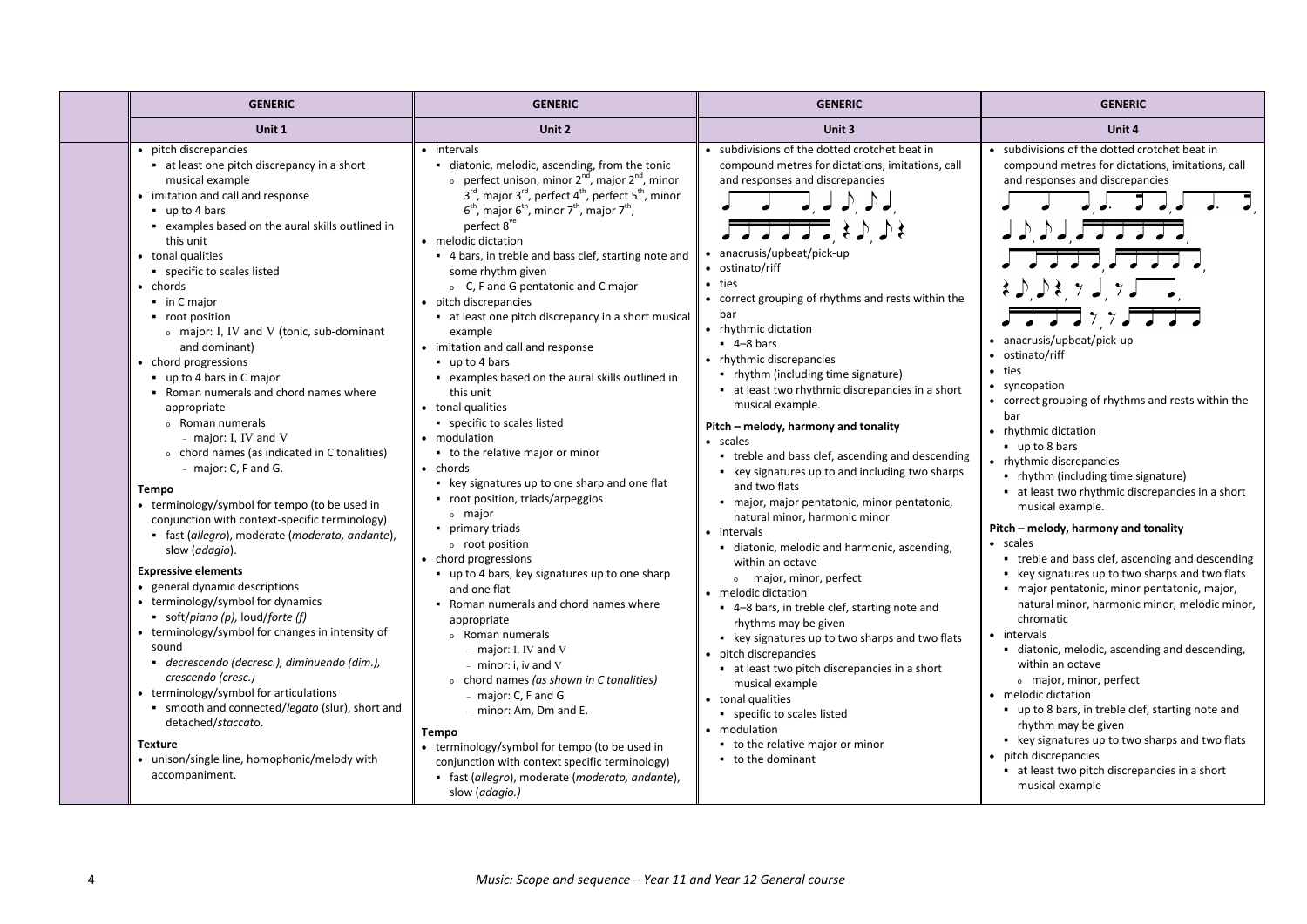| <b>GENERIC</b>                                                                                                                                                                                                                                                                                                                                                                                                                                                                                                                                                                                                                                                                                                                                                                                 | <b>GENERIC</b>                                                                                                                                                                                                                                                                                                                                                                                                                                                                                                                                                                                                                                                                                                                                                                                                                                                                                                                                                                                                                                                                                                       | <b>GENERIC</b>                                                                                                                                                                                                                                                                                                                                                                                                                                                                                                                                                                                                                                                                                                                                                                                                                                                                                                                                                                                                                                                                                                                                                                                                                                                                   | <b>GENERIC</b>                                                                                                                                                                                                                                                                                                                                                                                                                                                                                                                                                                                                                                                                                                                                                                                                                                                                                                                                                                                                                                                                                                                                                                                                                                |
|------------------------------------------------------------------------------------------------------------------------------------------------------------------------------------------------------------------------------------------------------------------------------------------------------------------------------------------------------------------------------------------------------------------------------------------------------------------------------------------------------------------------------------------------------------------------------------------------------------------------------------------------------------------------------------------------------------------------------------------------------------------------------------------------|----------------------------------------------------------------------------------------------------------------------------------------------------------------------------------------------------------------------------------------------------------------------------------------------------------------------------------------------------------------------------------------------------------------------------------------------------------------------------------------------------------------------------------------------------------------------------------------------------------------------------------------------------------------------------------------------------------------------------------------------------------------------------------------------------------------------------------------------------------------------------------------------------------------------------------------------------------------------------------------------------------------------------------------------------------------------------------------------------------------------|----------------------------------------------------------------------------------------------------------------------------------------------------------------------------------------------------------------------------------------------------------------------------------------------------------------------------------------------------------------------------------------------------------------------------------------------------------------------------------------------------------------------------------------------------------------------------------------------------------------------------------------------------------------------------------------------------------------------------------------------------------------------------------------------------------------------------------------------------------------------------------------------------------------------------------------------------------------------------------------------------------------------------------------------------------------------------------------------------------------------------------------------------------------------------------------------------------------------------------------------------------------------------------|-----------------------------------------------------------------------------------------------------------------------------------------------------------------------------------------------------------------------------------------------------------------------------------------------------------------------------------------------------------------------------------------------------------------------------------------------------------------------------------------------------------------------------------------------------------------------------------------------------------------------------------------------------------------------------------------------------------------------------------------------------------------------------------------------------------------------------------------------------------------------------------------------------------------------------------------------------------------------------------------------------------------------------------------------------------------------------------------------------------------------------------------------------------------------------------------------------------------------------------------------|
| Unit 1                                                                                                                                                                                                                                                                                                                                                                                                                                                                                                                                                                                                                                                                                                                                                                                         | Unit 2                                                                                                                                                                                                                                                                                                                                                                                                                                                                                                                                                                                                                                                                                                                                                                                                                                                                                                                                                                                                                                                                                                               | Unit 3                                                                                                                                                                                                                                                                                                                                                                                                                                                                                                                                                                                                                                                                                                                                                                                                                                                                                                                                                                                                                                                                                                                                                                                                                                                                           | Unit 4                                                                                                                                                                                                                                                                                                                                                                                                                                                                                                                                                                                                                                                                                                                                                                                                                                                                                                                                                                                                                                                                                                                                                                                                                                        |
| Form/structure<br>• forms to be studied appropriate to selected<br>context<br>• binary/AB, ternary/ABA, AABA (popular song<br>form)<br>• signs/symbols<br>• bar line, double bar lines, final bar line, repeat<br>signs<br>· pause, coda<br>• compositional devices<br>· pedal.<br><b>Timbre</b><br>Instruments<br>• identification and description of tonal qualities<br>$-$ string<br>o violin, double bass<br>• percussion<br>o auxiliary percussion snare drum, bass drum,<br>crash cymbals, suspended cymbals<br>$\blacksquare$ guitar<br>o acoustic guitar, electric guitar, electric bass<br>guitar<br>• keyboard<br>o piano, electronic piano, synthesiser<br>• voice<br>o female (soprano, alto), male (tenor, bass)<br>didgeridoo, claves/clapping sticks<br>· solo, group/ensemble. | <b>Expressive elements</b><br>• general dynamic descriptions<br>• terminology/symbol for dynamics<br>• very soft/pianissimo (pp), soft/piano (p),<br>loud/forte (f), very loud/fortissimo (ff)<br>• terminology/symbol for changes in intensity of<br>sound<br>• decrescendo (decresc.), diminuendo (dim.),<br>crescendo (cresc.)<br>• terminology/symbol for articulations<br>· smooth and connected/legato, short and<br>detached/staccato, accent.<br><b>Texture</b><br>• unison/single line, homophonic/melody with<br>accompaniment.<br>Form/structure<br>• forms to be studied appropriate to selected<br>context<br>• binary/AB, ternary/ABA, AABA (popular song<br>form)<br>• signs/symbols<br>• bar line, double bar lines, final bar line, repeat<br>signs, $1^{st}$ and $2^{nd}$ time bars<br>· pause, fine, coda, D.C. al fine, D.C. al coda<br>• compositional devices<br>· pedal<br>• ostinato/riff.<br>Timbre<br>Instruments<br>• identification and description of tonal qualities<br>$\blacksquare$ string<br>o violin, double bass<br>• woodwind<br>o flute, clarinet, saxophone (alto)<br>• brass | $\bullet$ chords<br>• key signatures up to two sharps and two flats<br>• root position<br>o major, minor, dominant 7 <sup>th</sup><br>• primary triads<br>• chord progressions<br>• up to 4 bars, key signatures up to two sharps<br>and two flats in major keys only<br>• Roman numerals and chord names where<br>appropriate<br>o Roman numerals<br>- major: I, IV, V, V <sup>7</sup> and vi<br>- minor: i, iv, V and $V^7$<br>o chord names (as shown in C tonalities)<br>- major: C, F, G, $G^7$ and Am<br>- minor: Am, Dm, E and $E^7$ .<br><b>Tempo</b><br>• terminology/symbol for tempo (to be used in<br>conjunction with context specific terminology)<br>• fast (allegro), moderate (moderato, andante),<br>slow (adagio).<br><b>Expressive elements</b><br>• terminology/symbol for dynamics<br>• very soft/pianissimo (pp), soft/piano (p),<br>moderately soft/mezzo piano (mp), moderately<br>loud/mezzo forte (mf), loud/forte (f), very<br>loud/fortissimo (ff)<br>• terminology/symbol for changes in intensity of<br>sound<br>• decrescendo (decresc.), diminuendo (dim.),<br>crescendo (cresc.)<br>• terminology/symbol for articulations<br>· smooth and connected/legato, short and<br>detached/staccato, accent, strong, sudden<br>accent/sforzando (sfz). | • tonal qualities<br>• specific to scales listed<br>• modulation<br>• to the relative major or minor<br>• to the dominant<br>$\bullet$ chords<br>• key signatures up to two sharps and two flats<br>in major and minor keys<br>• root position<br>o major, minor, diminished, augmented,<br>dominant 7 <sup>th</sup><br>primary triads<br>o root position<br>• secondary triads<br>o root position<br>o ii and vi in major keys<br>• chord progressions<br>" 4-8 bars, key signatures up to two sharps and<br>flats<br>• Roman numerals and chord names where<br>appropriate<br>o Roman numerals<br>- major: I, ii, IV, V, $V^7$ and vi<br>- minor: i, iv, V, $V^7$ and VI<br>o chord names (as shown in C tonalities)<br>- major: C, F, G, G <sup>7</sup> and Am<br>- minor: Am, Dm, E, $E^7$ and F<br>• cadences as appropriate to context<br><b>•</b> perfect $(V-I)$ , plagal $(IV-I)$ , interrupted $(V-vi)$ ,<br>imperfect (I-V).<br><b>Tempo</b><br>• terminology/symbol for tempo (to be used in<br>conjunction with context specific terminology)<br>• fast (allegro), moderate (moderato, andante),<br>slow (adagio)<br>• devices for altering tempo<br>· pause, rubato, ritardando/rallentando,<br>ritenuto, accelerando, a tempo. |
|                                                                                                                                                                                                                                                                                                                                                                                                                                                                                                                                                                                                                                                                                                                                                                                                | o trumpet, trombone<br>• percussion<br>o timpani, snare drum, bass drum, crash<br>cymbals, suspended cymbals, triangle,<br>tambourine<br>$\blacksquare$ guitar<br>o acoustic guitar, electric guitar, electric bass<br>guitar<br>- keyboard<br>o piano, electronic piano, synthesiser                                                                                                                                                                                                                                                                                                                                                                                                                                                                                                                                                                                                                                                                                                                                                                                                                                | <b>Texture</b><br>• unison/single line, homophonic/melody with<br>accompaniment, canon, polyphonic, multi-voice.<br>Form/structure<br>• forms as listed below to be studied as appropriate<br>to selected context<br>• binary/AB, ternary/ABA, AABA (popular song<br>form), rondo/ABACA or theme and variations                                                                                                                                                                                                                                                                                                                                                                                                                                                                                                                                                                                                                                                                                                                                                                                                                                                                                                                                                                  | <b>Expressive elements</b><br>• terminology/symbol for dynamics<br>very soft/pianissimo (pp), soft/piano (p),<br>moderately soft/mezzo piano (mp), moderately<br>loud/mezzo forte (mf), loud/forte (f), very<br>loud/fortissimo (ff)<br>• terminology/symbol for changes in intensity of<br>sound<br>· decrescendo (decresc.), diminuendo (dim.),<br>crescendo (cresc.)                                                                                                                                                                                                                                                                                                                                                                                                                                                                                                                                                                                                                                                                                                                                                                                                                                                                       |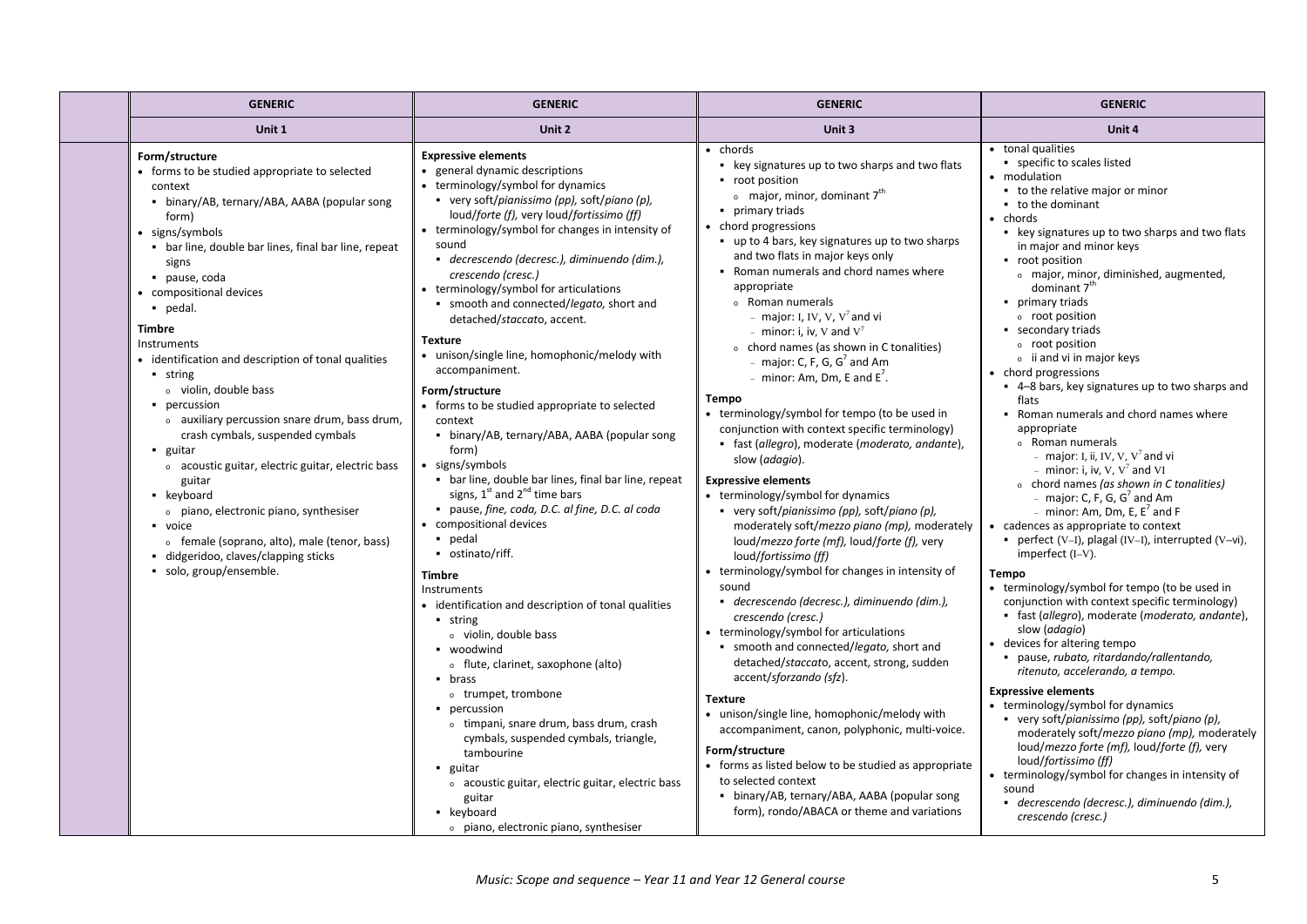| <b>GENERIC</b> | <b>GENERIC</b>                                                                                                          | <b>GENERIC</b>                                                                                                                                                                                                                                                                                                                                                                                                                                                                                                                                                                                                                                                                                                                                                                                                                                                                                                                                                                           | <b>GENERIC</b>                                                                                                                                                                                                                                                                                                                                                                                                                                                                                                                                                                                                                                                                                                                                                                                                                                                                                                                                                                                                                                                                                                                                                                                                                                                                                                                                                                                                                                                                                                                      |
|----------------|-------------------------------------------------------------------------------------------------------------------------|------------------------------------------------------------------------------------------------------------------------------------------------------------------------------------------------------------------------------------------------------------------------------------------------------------------------------------------------------------------------------------------------------------------------------------------------------------------------------------------------------------------------------------------------------------------------------------------------------------------------------------------------------------------------------------------------------------------------------------------------------------------------------------------------------------------------------------------------------------------------------------------------------------------------------------------------------------------------------------------|-------------------------------------------------------------------------------------------------------------------------------------------------------------------------------------------------------------------------------------------------------------------------------------------------------------------------------------------------------------------------------------------------------------------------------------------------------------------------------------------------------------------------------------------------------------------------------------------------------------------------------------------------------------------------------------------------------------------------------------------------------------------------------------------------------------------------------------------------------------------------------------------------------------------------------------------------------------------------------------------------------------------------------------------------------------------------------------------------------------------------------------------------------------------------------------------------------------------------------------------------------------------------------------------------------------------------------------------------------------------------------------------------------------------------------------------------------------------------------------------------------------------------------------|
| Unit 1         | Unit 2                                                                                                                  | Unit 3                                                                                                                                                                                                                                                                                                                                                                                                                                                                                                                                                                                                                                                                                                                                                                                                                                                                                                                                                                                   | Unit 4                                                                                                                                                                                                                                                                                                                                                                                                                                                                                                                                                                                                                                                                                                                                                                                                                                                                                                                                                                                                                                                                                                                                                                                                                                                                                                                                                                                                                                                                                                                              |
|                | • voice<br>o female (soprano, alto), male (tenor, bass).<br>didgeridoo, claves/clapping sticks<br>solo, group/ensemble. | • signs/symbols<br>• bar line, double bar lines, final bar line, repeat<br>signs, 1 <sup>st</sup> and 2 <sup>nd</sup> time bars<br>· pause, fine, coda, D.C al fine, D.C. al coda, dal<br>segno<br>• compositional devices<br>· pedal<br>• ostinato/riff<br>• sequence.<br>Timbre<br>Instruments<br>• identification and description of tonal qualities<br>$\blacksquare$ string<br>o violin, viola, cello, double bass<br>• woodwind<br>o flute, clarinet, saxophone (alto and tenor)<br>$-$ brass<br>o trumpet, trombone, tuba<br>• percussion<br>o timpani, snare drum, bass drum, crash<br>cymbals, suspended cymbals, triangle,<br>tambourine, shaker, xylophone,<br>glockenspiel, wind chimes, drum kit<br>$\blacksquare$ guitar<br>o acoustic guitar, electric guitar, electric bass<br>guitar<br>• keyboard<br>o piano, electronic piano, synthesiser<br>• voice<br>o female (soprano, alto), male (tenor, bass).<br>didgeridoo, claves/clapping sticks<br>solo, group/ensemble. | • terminology/symbol for articulations<br>. smooth and connected/legato, short and<br>detached/staccato, accent, strong, sudden<br>accent/sforzando (sfz).<br><b>Texture</b><br>• unison/single line, homophonic/melody with<br>accompaniment, canon, polyphonic/multi-voice.<br>Form/structure<br>• forms as listed below to be studied as appropriate<br>to selected context<br>• binary/AB, ternary/ABA, AABA (popular song<br>form), rondo/ABACA, theme and variations,<br>12 bar blues<br>• Signs/symbols<br>• bar line, double bar lines, final bar line, repeat<br>signs, $1^{st}$ and $2^{nd}$ time bars<br>· pause, fine, coda, D.C al fine, D.C. al coda, dal<br>segno<br>• compositional devices<br>pedal<br>• ostinato/riff<br>• sequence<br>call and response<br>· imitation.<br><b>Timbre</b><br>Instruments<br>• identification and description of tonal qualities<br>$-$ string<br>o violin, viola, cello, double bass, harp<br>• woodwind<br>o flute, clarinet, saxophone (alto and tenor),<br>bassoon<br>$-$ brass<br>o trumpet, French horn, trombone, tuba<br>• percussion<br>o timpani, snare drum, bass drum, crash<br>cymbals, suspended cymbals, triangle,<br>tambourine, shaker, xylophone,<br>glockenspiel, wind chimes, drum kit<br>$\blacksquare$ guitar<br>o acoustic guitar, electric guitar, electric bass<br>guitar<br>• keyboard<br>o piano, electronic piano, synthesiser<br>voice<br>o female (soprano, alto), male (tenor, bass)<br>didgeridoo, claves/clapping sticks<br>solo, group/ensemble. |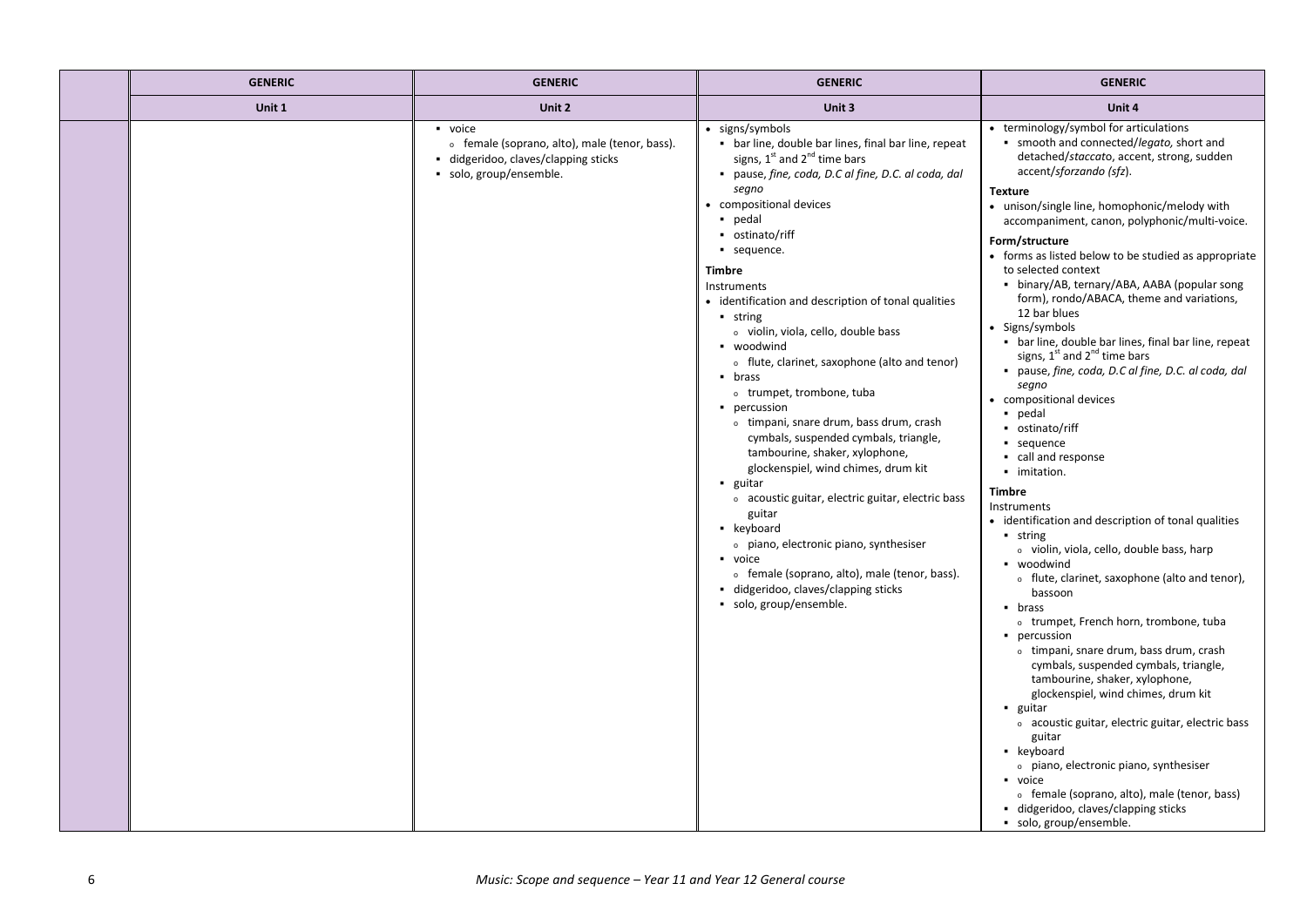| <b>GENERIC</b>                                                                                                                                                                                                                                                                                                                                                                                                                                                                                                                                                                                                                                                                                                                                                                                                                                                                                                                                                                                                                                                                                                                                                                                                                                                                                                                                                                                                                                                                                                                                                                                                                                                                                                  | <b>GENERIC</b>                                                                                                                                                                                                                                                                                                                                                                                                                                                                                                                                                                                                                                                                                                                                                                                                                                                                                                                                                                                                                                                                                                                                                                                                                                                                                                                                                                                                                                                                                                                                                                                                                                                                                                  | <b>GENERIC</b>                                                                                                                                                                                                                                                                                                                                                                                                                                                                                                                                                                                                                                                                                                                                                                                                                                                                                                                                                                                                                                                                                                                                                                                                                                                                                                                                                                                              | <b>GENERIC</b>                                                                                                                                                                                                                                                                                                                                                                                                                                                                                                                                                                                                                                                                                                                                                                                                                                                                                                                                                                                                                                                                                                                                                                                                                                                                                                                                                                                                                               |
|-----------------------------------------------------------------------------------------------------------------------------------------------------------------------------------------------------------------------------------------------------------------------------------------------------------------------------------------------------------------------------------------------------------------------------------------------------------------------------------------------------------------------------------------------------------------------------------------------------------------------------------------------------------------------------------------------------------------------------------------------------------------------------------------------------------------------------------------------------------------------------------------------------------------------------------------------------------------------------------------------------------------------------------------------------------------------------------------------------------------------------------------------------------------------------------------------------------------------------------------------------------------------------------------------------------------------------------------------------------------------------------------------------------------------------------------------------------------------------------------------------------------------------------------------------------------------------------------------------------------------------------------------------------------------------------------------------------------|-----------------------------------------------------------------------------------------------------------------------------------------------------------------------------------------------------------------------------------------------------------------------------------------------------------------------------------------------------------------------------------------------------------------------------------------------------------------------------------------------------------------------------------------------------------------------------------------------------------------------------------------------------------------------------------------------------------------------------------------------------------------------------------------------------------------------------------------------------------------------------------------------------------------------------------------------------------------------------------------------------------------------------------------------------------------------------------------------------------------------------------------------------------------------------------------------------------------------------------------------------------------------------------------------------------------------------------------------------------------------------------------------------------------------------------------------------------------------------------------------------------------------------------------------------------------------------------------------------------------------------------------------------------------------------------------------------------------|-------------------------------------------------------------------------------------------------------------------------------------------------------------------------------------------------------------------------------------------------------------------------------------------------------------------------------------------------------------------------------------------------------------------------------------------------------------------------------------------------------------------------------------------------------------------------------------------------------------------------------------------------------------------------------------------------------------------------------------------------------------------------------------------------------------------------------------------------------------------------------------------------------------------------------------------------------------------------------------------------------------------------------------------------------------------------------------------------------------------------------------------------------------------------------------------------------------------------------------------------------------------------------------------------------------------------------------------------------------------------------------------------------------|----------------------------------------------------------------------------------------------------------------------------------------------------------------------------------------------------------------------------------------------------------------------------------------------------------------------------------------------------------------------------------------------------------------------------------------------------------------------------------------------------------------------------------------------------------------------------------------------------------------------------------------------------------------------------------------------------------------------------------------------------------------------------------------------------------------------------------------------------------------------------------------------------------------------------------------------------------------------------------------------------------------------------------------------------------------------------------------------------------------------------------------------------------------------------------------------------------------------------------------------------------------------------------------------------------------------------------------------------------------------------------------------------------------------------------------------|
| Unit 1                                                                                                                                                                                                                                                                                                                                                                                                                                                                                                                                                                                                                                                                                                                                                                                                                                                                                                                                                                                                                                                                                                                                                                                                                                                                                                                                                                                                                                                                                                                                                                                                                                                                                                          | Unit 2                                                                                                                                                                                                                                                                                                                                                                                                                                                                                                                                                                                                                                                                                                                                                                                                                                                                                                                                                                                                                                                                                                                                                                                                                                                                                                                                                                                                                                                                                                                                                                                                                                                                                                          | Unit 3                                                                                                                                                                                                                                                                                                                                                                                                                                                                                                                                                                                                                                                                                                                                                                                                                                                                                                                                                                                                                                                                                                                                                                                                                                                                                                                                                                                                      | Unit 4                                                                                                                                                                                                                                                                                                                                                                                                                                                                                                                                                                                                                                                                                                                                                                                                                                                                                                                                                                                                                                                                                                                                                                                                                                                                                                                                                                                                                                       |
| Aural and visual analysis<br>• aural and visual analysis of music extracts related<br>to the selected context<br>• identification from a short musical excerpt, the<br>elements of music as specified in the aural and<br>theory content<br>• number of instruments and/or voices<br>• type of instruments and/or voices<br>• metre<br>■ genre/style/era/period<br>· suitable tempo indications<br>• tonality<br>• textural features<br>$-$ form<br>• rhythmic, melodic and harmonic elements<br>suitable dynamics<br>• appropriate articulations<br>compositional devices<br>. instrumental timbres and colouristic effects.<br><b>Additional theory</b><br>• knowledge and function of treble and bass clef<br>• notes and letter names in treble and bass clef<br>• key signatures up to and including one sharp and<br>one flat<br>• scales<br>• treble and bass clef, ascending and descending<br>o C, F and G major/do pentatonic<br>o A, D and E minor/la pentatonic<br>o C major<br>• scale structure and patterns<br>• scale degree numbers and/or sol-fa names<br>• keyboard layout<br>• intervals<br>• treble and bass clef, diatonic-based on scales<br>stipulated, within an octave, ascending and<br>descending, from the tonic<br>o perfect unison (same note), semitone<br>(minor $2^{nd}$ or $\frac{1}{2}$ step), tone (major $2^{nd}$ or<br>whole step), major $3^{rd}$ and minor $3^{rd}$ , perfect<br>4 <sup>th</sup> , perfect 5 <sup>th</sup> , perfect 8 <sup>ve</sup><br>• chords/chord progressions/chord analysis<br>• in C, F and G major<br>• treble and bass clef<br>• root position (block) and arpeggios (broken)<br>o major triads<br>• major primary triads<br>o root position | Aural and visual analysis<br>• aural and visual analysis of music extracts related<br>to the selected context<br>• identification from a short musical excerpt, the<br>elements of music as specified in the aural and<br>theory content<br>• number of instruments and/or voices<br>• type of instruments and/or voices<br>• metre<br>genre/style/era/period<br>$\blacksquare$<br>suitable tempo indications<br>• tonality<br>• textural features<br>form<br>• rhythmic, melodic and harmonic elements<br>suitable dynamics<br>• appropriate articulations<br>compositional devices<br>. instrumental timbres and colouristic effects.<br><b>Additional theory</b><br>• knowledge and function of treble and bass clef<br>• notes and letter names including leger lines in<br>treble and bass clef<br>• key signatures up to and including two sharps and<br>two flats<br>accidentals<br>• sharps, flats, naturals<br>• scales<br>• treble clef, ascending and descending, keys up<br>to two sharps and two flats<br>o major pentatonic, major, minor pentatonic,<br>natural minor<br>• scale structure and patterns<br>• scale degree numbers and/or sol-fa names<br>• keyboard layout<br>• intervals<br>• treble and bass clef<br>diatonic, key signatures up to and including<br>two flats and two sharps, ascending and<br>descending from the tonic, within an octave<br>perfect unison (same note), semitone (minor<br>$2^{nd}$ or $\frac{1}{2}$ step), tone (major $2^{nd}$ or whole step),<br>major 3 <sup>rd</sup> and minor 3 <sup>rd</sup> , perfect 4 <sup>th</sup> , perfect 5 <sup>th</sup> ,<br>minor $6^{th}$ , major $6^{th}$ , minor $7^{th}$ , major $7^{th}$ ,<br>perfect 8 <sup>ve</sup> | Aural and visual analysis<br>• aural and visual analysis of music extracts related<br>to the selected context<br>• identification from a short musical excerpt, the<br>elements of music as specified in the aural and<br>theory content<br>■ number of instruments and/or voices<br>• type of instruments and/or voices<br>$-$ metre<br>■ genre/style/era/period<br>• suitable tempo indications<br>• tonality<br>• textural features<br>$-$ form<br>• rhythmic, melodic and harmonic elements<br>suitable dynamics<br>• appropriate articulations<br>compositional devices<br>. instrumental timbres and colouristic effects.<br><b>Additional theory</b><br>• knowledge and function of treble and bass clef<br>• notes and letter names, including leger lines in<br>treble and bass clef<br>• key signatures up to and including three sharps<br>and three flats<br>· accidentals<br>• sharps, flats, naturals<br>• scales<br>treble and bass clef, ascending and<br>descending, key signatures up to three sharps<br>and three flats<br>o major pentatonic, major, natural minor,<br>minor pentatonic, harmonic minor<br>• scale structure and patterns<br>• scale degree numbers and/or sol-fa names<br>• intervals<br>• treble and bass clef, diatonic, key signatures up<br>to and including three sharps and three flats,<br>ascending and descending within an octave<br>o major, minor, perfect | Aural and visual analysis<br>• aural and visual analysis of music extracts related<br>to the selected context<br>• identification from a short musical excerpt, the<br>elements of music as specified in the aural and<br>theory content<br>• number of instruments and/or voices<br>• type of instruments and/or voices<br>• metre<br>genre/style/era/period<br>suitable tempo indications<br>• tonality<br>• textural features<br>$-$ form<br>• rhythmic, melodic and harmonic elements<br>suitable dynamics<br>• appropriate articulations<br>compositional devices<br>. instrumental timbres and colouristic effects.<br><b>Additional theory</b><br>• knowledge and function of treble and bass clef<br>• notes and letter names, including leger lines in<br>treble and bass clef<br>• key signatures up to and including four sharps<br>and four flats<br>• accidentals<br>• sharps, flats, naturals<br>• enharmonic note equivalents<br>• scales<br>• treble and bass clef, ascending and descending,<br>keys up to four sharps and four flats<br>o major pentatonic, major, natural minor,<br>minor pentatonic, harmonic minor, melodic<br>minor, blues, chromatic<br>• modes<br>• treble and bass clef, ascending and descending<br>o ionian (major), dorian, mixolydian, aeolian<br>(natural minor)<br>• scale structure and patterns<br>• scale degree numbers and/or sol-fa names<br>• all technical names of the scale degrees |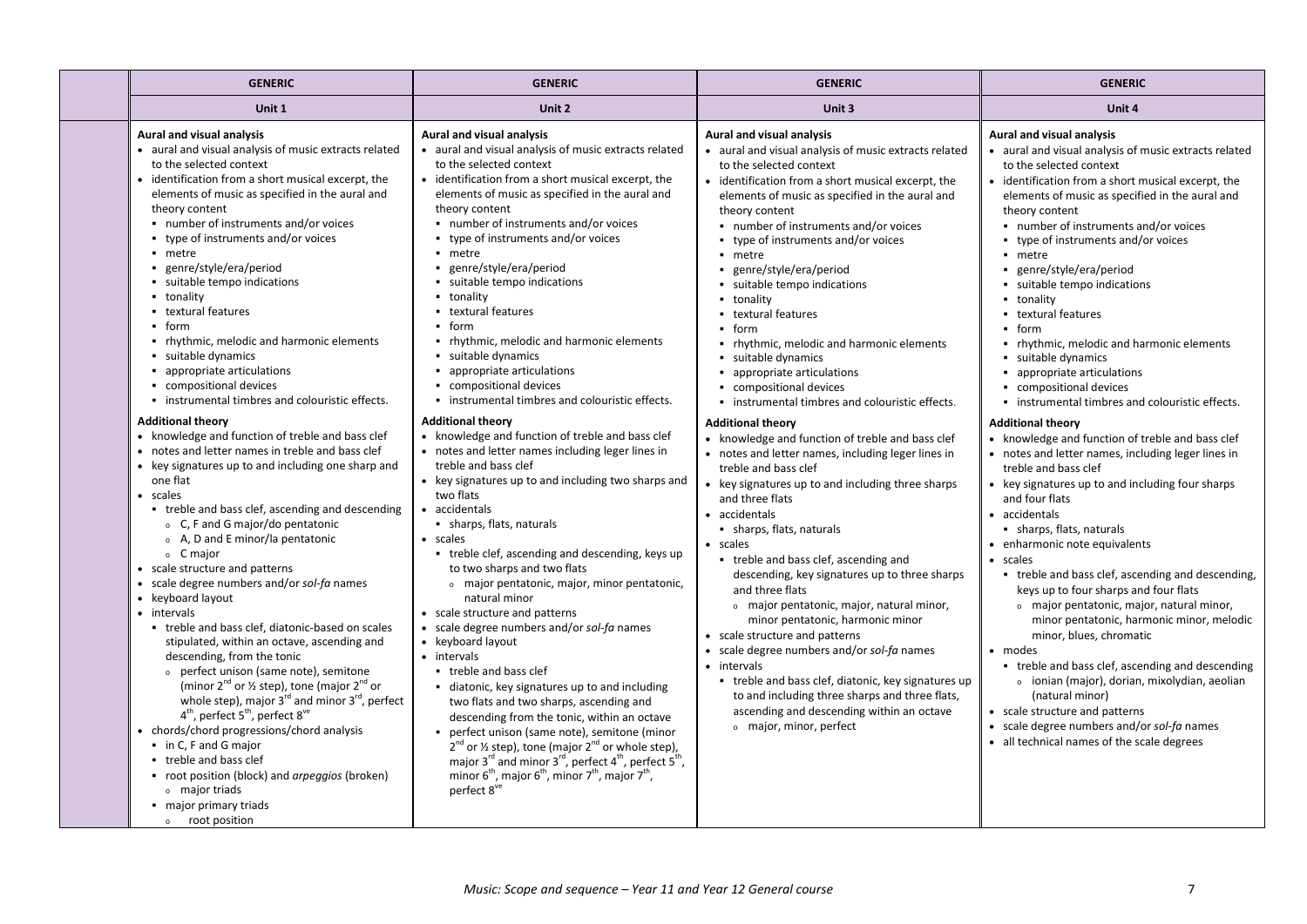| <b>GENERIC</b>                                                                                                                                                                                                                   | <b>GENERIC</b>                                                                                                                                                                                                                                                                                                                                                                                                                                                                                                                                                                      | <b>GENERIC</b>                                                                                                                                                                                                                                                                                                                                                                                                                                                                                                                                                                                                                                                                                        | <b>GENERIC</b>                                                                                                                                                                                                                                                                                                                                                                                                                                                                                                                                                                                                                                                                                                                                                                                                                                                                                                                                                                                                                                                                                                        |
|----------------------------------------------------------------------------------------------------------------------------------------------------------------------------------------------------------------------------------|-------------------------------------------------------------------------------------------------------------------------------------------------------------------------------------------------------------------------------------------------------------------------------------------------------------------------------------------------------------------------------------------------------------------------------------------------------------------------------------------------------------------------------------------------------------------------------------|-------------------------------------------------------------------------------------------------------------------------------------------------------------------------------------------------------------------------------------------------------------------------------------------------------------------------------------------------------------------------------------------------------------------------------------------------------------------------------------------------------------------------------------------------------------------------------------------------------------------------------------------------------------------------------------------------------|-----------------------------------------------------------------------------------------------------------------------------------------------------------------------------------------------------------------------------------------------------------------------------------------------------------------------------------------------------------------------------------------------------------------------------------------------------------------------------------------------------------------------------------------------------------------------------------------------------------------------------------------------------------------------------------------------------------------------------------------------------------------------------------------------------------------------------------------------------------------------------------------------------------------------------------------------------------------------------------------------------------------------------------------------------------------------------------------------------------------------|
| Unit 1                                                                                                                                                                                                                           | Unit 2                                                                                                                                                                                                                                                                                                                                                                                                                                                                                                                                                                              | Unit 3                                                                                                                                                                                                                                                                                                                                                                                                                                                                                                                                                                                                                                                                                                | Unit 4                                                                                                                                                                                                                                                                                                                                                                                                                                                                                                                                                                                                                                                                                                                                                                                                                                                                                                                                                                                                                                                                                                                |
| • accents, articulations and ornamentations<br>• timbre<br>• instrument<br>o identification, purpose, physical features<br>o where it is used<br>o how it is played<br>o description of tonal qualities<br>o playing techniques. | • chords/chord progressions/chord analysis<br>■ major key signatures up to two sharps and two<br>flats<br>• treble and bass clef<br>• root position (block) and arpeggios (broken)<br>$\circ$ major, minor, dominant $7^{\text{th}}$<br>• primary triads<br>o root position<br>accents, articulations and ornamentations<br>$\tilde{\bullet}$<br>timbre<br>• instrument<br>identification, purpose, physical features<br>$\circ$<br>where it is used<br>$\Omega$<br>how it is played<br>$\circ$<br>description of tonal qualities<br>$\circ$<br>playing techniques.<br>$\mathsf{o}$ | • chords/chord progressions/chord analysis<br>■ major and minor key signatures up to three<br>sharps and three flats<br>• treble and bass clef<br>• root position (block) and arpeggios (broken)<br>o major, minor, diminished, dominant 7 <sup>th</sup><br>• primary triads<br>o root position and first inversion<br>• secondary triads<br>• root position and first inversion<br>o chord vi in major keys<br>• accents, articulations and ornamentations<br>ò<br>• timbre<br>• instrument<br>identification, purpose, physical features<br>$\circ$<br>where it is used<br>$\Omega$<br>how it is played<br>$\circ$<br>description of tonal qualities<br>$\Omega$<br>playing techniques.<br>$\Omega$ | • intervals<br>• treble and bass clef, diatonic, key signatures up<br>to and including four flats and four sharps,<br>within an octave, ascending and descending<br>o major, minor, perfect<br>• chords/chord progressions/chord analysis<br>. major and minor key signatures up to four<br>sharps and four flats<br>• treble and bass clef<br>• root position (block) and arpeggios (broken)<br>$\circ$ major triad, minor triad, dominant $7th$ ,<br>diminished, augmented<br>• primary triads<br>o root position, first inversion and second<br>inversion<br>secondary triads<br>o root position, first inversion and second<br>inversion<br>o chords ii and vi in major keys and VI in<br>minor keys<br>• basic 12 bar blues progression using primary<br>triads in major keys<br>• cadences as appropriate to context<br>o perfect, plagal, interrupted, imperfect<br>• accents, articulations and ornamentations<br>$\geq$<br>• timbre<br>• instrument<br>o identification, purpose, physical features<br>o where it is used<br>o how it is played<br>o description of tonal qualities<br>o playing techniques. |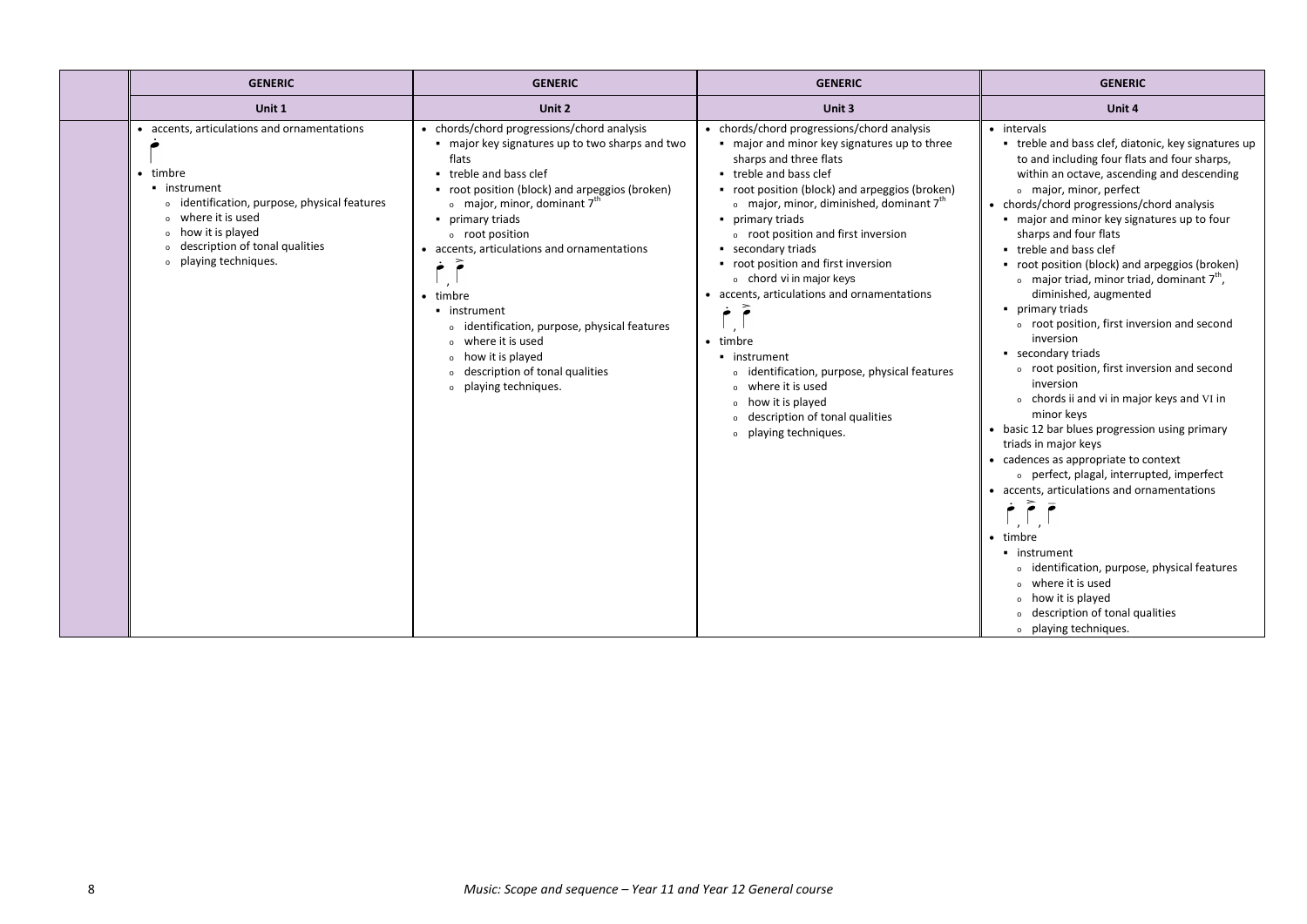## **COMPOSING AND ARRANGING**

|                            | Unit 1                                                                                                                                                                                                                                                                                                                                                                                                                                                                                                                                                                       | Unit 2                                                                                                                                                                                                                                                                                                                                                                                                                                                                                                                                                                                                                                                                                                                                                                                                                                                                                                                                                                                                                   | Unit 3                                                                                                                                                                                                                                                                                                                                                                                                                                                                                                                                                                                                                                                                                                                                                                                                                                                                                                                                                                                                                                                                                                                                              | Unit 4                                                                                                                                                                                                                                                                                                                                                                                                                                                                                                                                                                                                                                                                                                                                                                                                                                                                                                                                                                                                                                                                                                                                                                                                                                                                                                                                                                                                                                                                                                                                                                                 |
|----------------------------|------------------------------------------------------------------------------------------------------------------------------------------------------------------------------------------------------------------------------------------------------------------------------------------------------------------------------------------------------------------------------------------------------------------------------------------------------------------------------------------------------------------------------------------------------------------------------|--------------------------------------------------------------------------------------------------------------------------------------------------------------------------------------------------------------------------------------------------------------------------------------------------------------------------------------------------------------------------------------------------------------------------------------------------------------------------------------------------------------------------------------------------------------------------------------------------------------------------------------------------------------------------------------------------------------------------------------------------------------------------------------------------------------------------------------------------------------------------------------------------------------------------------------------------------------------------------------------------------------------------|-----------------------------------------------------------------------------------------------------------------------------------------------------------------------------------------------------------------------------------------------------------------------------------------------------------------------------------------------------------------------------------------------------------------------------------------------------------------------------------------------------------------------------------------------------------------------------------------------------------------------------------------------------------------------------------------------------------------------------------------------------------------------------------------------------------------------------------------------------------------------------------------------------------------------------------------------------------------------------------------------------------------------------------------------------------------------------------------------------------------------------------------------------|----------------------------------------------------------------------------------------------------------------------------------------------------------------------------------------------------------------------------------------------------------------------------------------------------------------------------------------------------------------------------------------------------------------------------------------------------------------------------------------------------------------------------------------------------------------------------------------------------------------------------------------------------------------------------------------------------------------------------------------------------------------------------------------------------------------------------------------------------------------------------------------------------------------------------------------------------------------------------------------------------------------------------------------------------------------------------------------------------------------------------------------------------------------------------------------------------------------------------------------------------------------------------------------------------------------------------------------------------------------------------------------------------------------------------------------------------------------------------------------------------------------------------------------------------------------------------------------|
|                            | Compositions and arrangements based on the<br>chosen style, encompassing the elements of music<br>as specified in the Theory content.                                                                                                                                                                                                                                                                                                                                                                                                                                        | Compositions and arrangements based on the<br>chosen style, encompassing the elements of music<br>as specified in the Theory content.                                                                                                                                                                                                                                                                                                                                                                                                                                                                                                                                                                                                                                                                                                                                                                                                                                                                                    | Compositions and arrangements based on the<br>chosen style, encompassing the elements of music<br>as specified in the Theory content.                                                                                                                                                                                                                                                                                                                                                                                                                                                                                                                                                                                                                                                                                                                                                                                                                                                                                                                                                                                                               | Compositions and arrangements based on the<br>chosen style, encompassing the elements of music as<br>specified in the Theory content.                                                                                                                                                                                                                                                                                                                                                                                                                                                                                                                                                                                                                                                                                                                                                                                                                                                                                                                                                                                                                                                                                                                                                                                                                                                                                                                                                                                                                                                  |
| Composing and<br>arranging | <b>Melody writing</b><br>• from a given motif, 4-8 bars in major keys<br>for a given 4-8 bar rhythmic pattern<br>for a given chord structure<br>for given lyrics.<br>Arranging<br>• arranging and transposing using treble and bass<br>clef<br>identifying, analysing and realising instrumental<br>devices and techniques.<br>Form-based compositions<br>• composing for solo voice or instrument using<br>either binary (AB) or ternary/song form (ABA/<br>AABA)<br>composing context/style-specific compositions<br>using appropriate scales, tonalities and<br>notation. | <b>Melody writing</b><br>• from a given motif, 4-8 bars in major keys<br>for a given 4-8 bar rhythmic pattern<br>for a given chord structure<br>for given lyrics.<br>Harmonisation<br>• harmonising a melody using primary triads<br>• analysing a given score up to four<br>instruments/parts.<br><b>Accompaniment writing</b><br>identifying and analysing different<br>accompaniment styles<br>creating an appropriate accompaniment<br>pattern for a given or original melody.<br><b>Arranging</b><br>• arranging and transposing using treble and bass<br>clef<br>identifying, analysing and realising instrumental<br>devices and techniques<br>creating, generating and manipulating sounds<br>and sound qualities using available technology.<br><b>Form-based compositions</b><br>composing for solo voice or instrument using<br>either binary (AB) ternary/song form<br>(ABA/AABA) or rondo (ABACA)<br>composing context/style-specific compositions<br>using appropriate scales, tonalities and<br>notation. | <b>Melody writing</b><br>• from a given motif<br>for a given rhythmic pattern<br>for a given chord structure<br>for given or original lyrics.<br>Harmonisation<br>• harmonising given melodies using root position<br>and first inversion chords<br>analysing a given score comprised of up to four<br>instruments/parts.<br><b>Accompaniment writing</b><br>• identifying and analysing different<br>accompaniment styles<br>• creating an appropriate accompaniment<br>pattern for a given or original melody.<br>Arranging<br>• arranging and transposing using treble and bass<br>clef and B flat instruments<br>identifying, analysing and realising instrumental<br>devices and techniques for up to four<br>instruments/voices<br>creating, generating and manipulating sounds<br>and sound qualities using available technology.<br>Form-based compositions<br>• composing for solo voice or instrument using<br>either binary (AB) ternary/song form<br>(ABA/AABA), rondo (ABACA), theme and<br>variations or basic 12 bar blues<br>composing context/style-specific compositions<br>using appropriate scales, tonalities and<br>notation. | <b>Melody writing</b><br>• from a given motif<br>for a given or original rhythmic pattern<br>for a given or original chord structure<br>for given or original lyrics<br>• context/style-specific melodic compositions using<br>appropriate tonalities, scales and notation.<br><b>Harmonisation</b><br>• analysing a given score comprised of up to four<br>instruments/parts<br>harmonising given melodies at phrase endings or<br>cadence points<br>harmonising given melodies using root position,<br>first and second inversion chords.<br><b>Accompaniment writing</b><br>• identifying and analysing different<br>accompaniment styles<br>• creating an appropriate accompaniment pattern<br>for a given or original melody<br>• writing a second part (counter melody/descant/<br>harmony part) to a given or original melody.<br>Arranging<br>• arranging and transposing using treble and bass<br>clef, B flat and E flat instruments<br>identifying, analysing and realising instrumental<br>devices and techniques for up to four<br>instruments/voices<br>arranging from a given lead sheet and/or piano<br>score for a specified ensemble<br>• creating, generating and manipulating sounds and<br>sound qualities using available technology.<br>Form-based compositions<br>• composing for solo voice or instrument or small<br>ensemble using either binary (AB), ternary/song<br>form (ABA/AABA), rondo (ABACA), theme and<br>variations or basic 12 bar blues<br>composing context/style specific compositions<br>using appropriate scales, tonalities and notation. |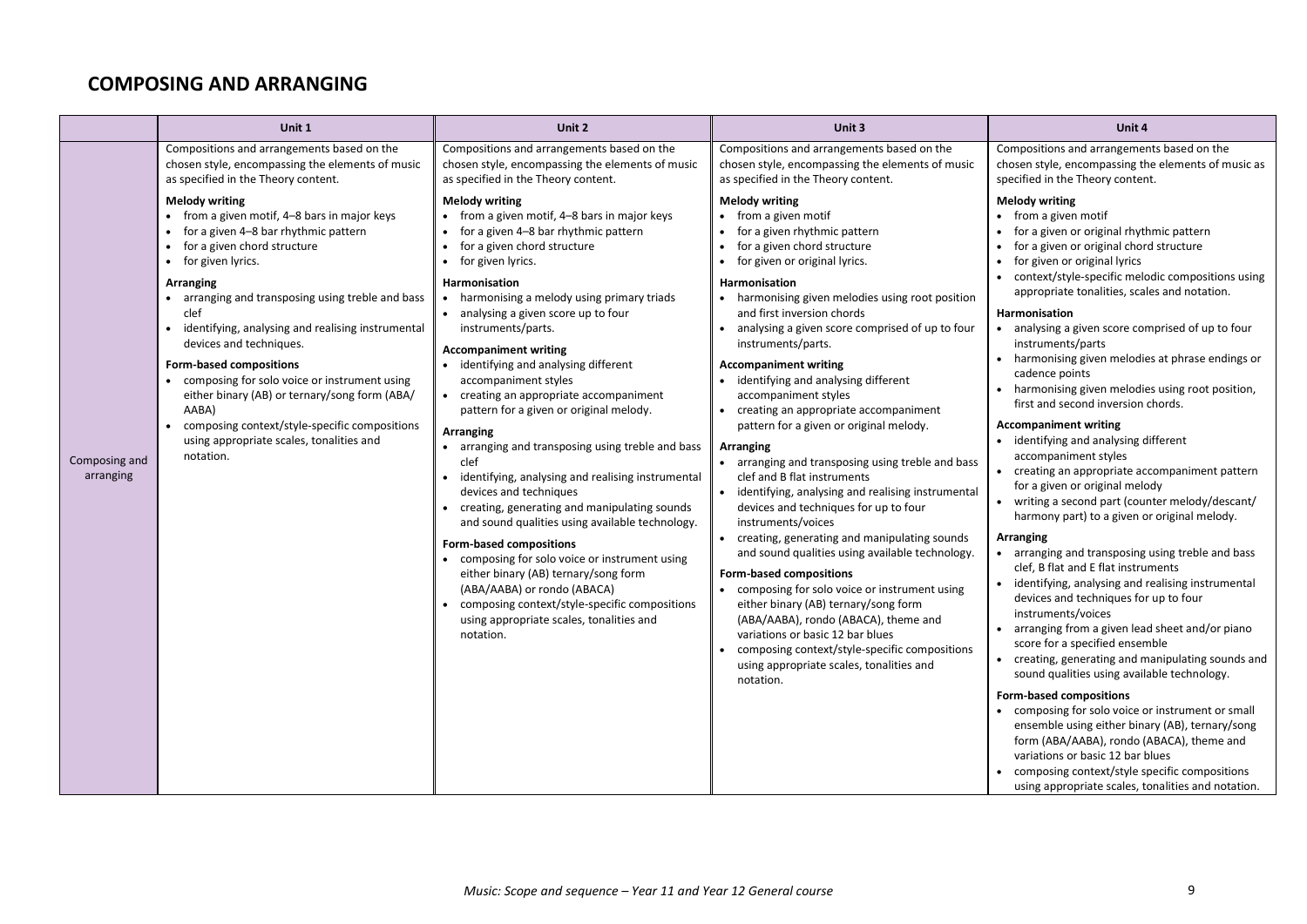## **INVESTIGATION AND ANALYSIS**

|                               | Unit 1                                                                                                                                                                                                                                                                                                                                                                                                                                                                          | Unit 2                                                                                                                                                                                                                                                                                                                                                                                                                                                                        | Unit 3                                                                                                                                                                                                                                                                                                                                                                                                                                                                                                                                     | Unit 4                                                                                                                                                                                                                                                                                                                                                                                                                                                                                                                                     |
|-------------------------------|---------------------------------------------------------------------------------------------------------------------------------------------------------------------------------------------------------------------------------------------------------------------------------------------------------------------------------------------------------------------------------------------------------------------------------------------------------------------------------|-------------------------------------------------------------------------------------------------------------------------------------------------------------------------------------------------------------------------------------------------------------------------------------------------------------------------------------------------------------------------------------------------------------------------------------------------------------------------------|--------------------------------------------------------------------------------------------------------------------------------------------------------------------------------------------------------------------------------------------------------------------------------------------------------------------------------------------------------------------------------------------------------------------------------------------------------------------------------------------------------------------------------------------|--------------------------------------------------------------------------------------------------------------------------------------------------------------------------------------------------------------------------------------------------------------------------------------------------------------------------------------------------------------------------------------------------------------------------------------------------------------------------------------------------------------------------------------------|
|                               | Context<br>• examination of the main characteristics and<br>features of the context/culture, genre/style or<br>era/period selected for study<br>• visual and aural analysis of representative<br>works in the chosen context<br>■ compare and contrast works from different<br>stages of development<br>similar works by other<br>composers/arrangers/performers<br>• investigation of social, cultural, economic,<br>historic, political, technological and musical            | Context<br>• examination of the main characteristics and<br>features of the context/culture, genre/style or<br>era/period selected for study<br>• visual and aural analysis of representative<br>works in the chosen context<br>■ compare and contrast works from different<br>stages of development<br>similar works by other<br>composers/arrangers/performers<br>• investigation of social, cultural, economic,<br>historic, political, technological and musical          | Context<br>• examination of the main characteristics and<br>features of the context/culture, genre/style or<br>era/period selected for study<br>• visual and aural analysis of representative<br>works in the chosen context<br>at least two works must be studied, by<br>$\blacksquare$<br>different composers/arrangers/performers,<br>representing different stages/styles of<br>development in the selected context<br>• analysis of social, cultural, economic, historic,<br>political, technological and musical influences.         | Context<br>• examination of the main characteristics and<br>features of the context/culture, genre/style or<br>era/period selected for study<br>• visual and aural analysis of representative<br>works in the chosen context<br>at least two works must be studied, by<br>different composers/arrangers/performers,<br>representing different stages/styles of<br>development in the selected context<br>• analysis of social, cultural, economic, historic,<br>political, technological and musical influences.                           |
| Investigation<br>and analysis | influences.<br>Composers/arrangers/performers<br>• prominent composers/arrangers/performers<br>and their contributions to the development of<br>the selected context<br>• comparisons between prominent<br>composers/performers of the context in the<br>same era/period and other eras/periods of<br>development<br>• influences upon prominent<br>composers/arrangers/performers<br>• influential works, performances and/or<br>recordings.<br><b>Musical characteristics</b> | influences.<br>Composers/arrangers/performers<br>• prominent composers/arrangers/performers<br>and their contributions to the development of<br>the selected context<br>• comparisons between prominent<br>composers/performers of the context in the<br>same era/period and other eras/periods of<br>development<br>influences upon prominent<br>composers/arrangers/performers<br>• influential works, performances and/or<br>recordings.<br><b>Musical characteristics</b> | Composers/arrangers/performers<br>• identification of prominent<br>composers/arrangers/performers and analysis<br>of their contributions to the development of a<br>style/genre and context over an appropriate<br>range of eras/periods of development<br>• comparisons between prominent<br>composers/arrangers/performers of the<br>context in the same era/period and other<br>eras/periods of development<br>• influences upon prominent<br>composers/arrangers/performers<br>• influential works, performances and/or<br>recordings. | Composers/arrangers/performers<br>• identification of prominent<br>composers/arrangers/performers and analysis<br>of their contributions to the development of a<br>style/genre and context over an appropriate<br>range of eras/periods of development<br>• comparisons between prominent<br>composers/arrangers/performers of the<br>context in the same era/period and other<br>eras/periods of development<br>• influences upon prominent<br>composers/arrangers/performers<br>• influential works, performances and/or<br>recordings. |
|                               | • important and defining musical characteristics<br>• instrumentation/orchestration,<br>instrumental/vocal techniques appropriate to<br>the context<br>• stylistic/contextual characteristics and<br>performance conventions<br>• use of context-appropriate notation and<br>terminology.                                                                                                                                                                                       | • important and defining musical characteristics<br>• instrumentation/orchestration,<br>instrumental/vocal techniques appropriate to<br>the context<br>• stylistic/contextual characteristics and<br>performance conventions<br>• use of context-appropriate notation and<br>terminology.                                                                                                                                                                                     | <b>Musical characteristics</b><br>• identification and analysis of important and<br>defining musical characteristics and<br>compositional techniques<br>• instrumentation/orchestration,<br>instrumental/vocal techniques appropriate to<br>the context<br>• stylistic/contextual characteristics and<br>performance conventions<br>• use of context-appropriate notation and<br>terminology.                                                                                                                                              | <b>Musical characteristics</b><br>• identification and analysis of important and<br>defining musical characteristics and<br>compositional techniques<br>• instrumentation/orchestration,<br>instrumental/vocal techniques appropriate to<br>the context<br>• stylistic/contextual characteristics and<br>performance conventions<br>• use of context-appropriate notation and<br>terminology.                                                                                                                                              |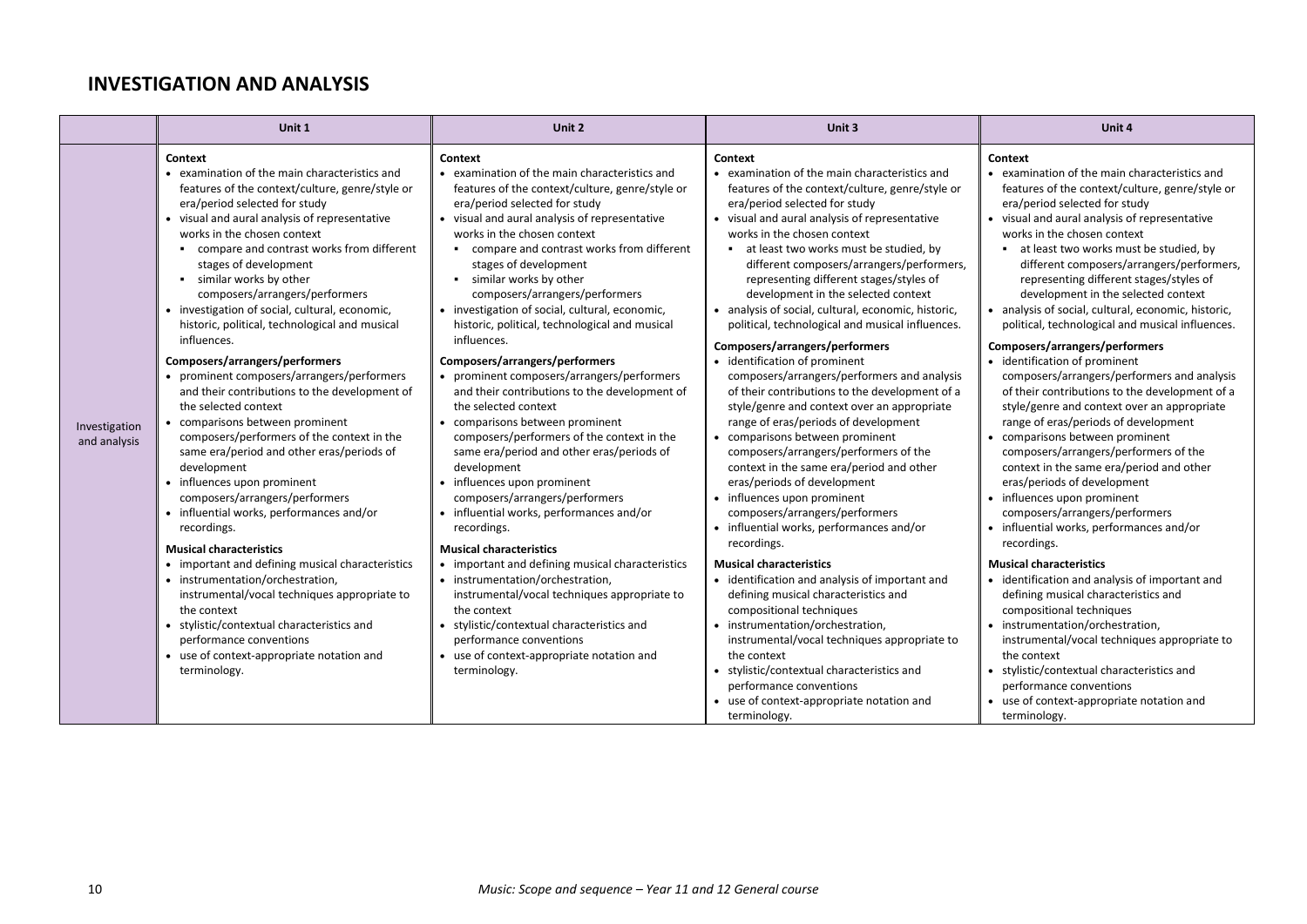## **PRACTICAL COMPONENT**

|                        | Unit 1                                                                                                                                                                                                                                                                                                                                                                                                                                                                                                                                                                                                                                                                                                                                                                                                                                                                                                                                                                                                                                                                                                                                       | Unit 2                                                                                                                                                                                                                                                                                                                                                                                                                                                                                                                                                                                                                                                                                                                                                                                                                                                                                                                                                                                                                                                                                                                                        | Unit 3                                                                                                                                                                                                                                                                                                                                                                                                                                                                                                                                                                                                                                                                                                                                                                                                                                                                                                                                                                                                                                                                                                                                    | Unit 4                                                                                                                                                                                                                                                                                                                                                                                                                                                                                                                                                                                                                                                                                                                                                                                                                                                                                                                                                                                                                                                                                                                                      |
|------------------------|----------------------------------------------------------------------------------------------------------------------------------------------------------------------------------------------------------------------------------------------------------------------------------------------------------------------------------------------------------------------------------------------------------------------------------------------------------------------------------------------------------------------------------------------------------------------------------------------------------------------------------------------------------------------------------------------------------------------------------------------------------------------------------------------------------------------------------------------------------------------------------------------------------------------------------------------------------------------------------------------------------------------------------------------------------------------------------------------------------------------------------------------|-----------------------------------------------------------------------------------------------------------------------------------------------------------------------------------------------------------------------------------------------------------------------------------------------------------------------------------------------------------------------------------------------------------------------------------------------------------------------------------------------------------------------------------------------------------------------------------------------------------------------------------------------------------------------------------------------------------------------------------------------------------------------------------------------------------------------------------------------------------------------------------------------------------------------------------------------------------------------------------------------------------------------------------------------------------------------------------------------------------------------------------------------|-------------------------------------------------------------------------------------------------------------------------------------------------------------------------------------------------------------------------------------------------------------------------------------------------------------------------------------------------------------------------------------------------------------------------------------------------------------------------------------------------------------------------------------------------------------------------------------------------------------------------------------------------------------------------------------------------------------------------------------------------------------------------------------------------------------------------------------------------------------------------------------------------------------------------------------------------------------------------------------------------------------------------------------------------------------------------------------------------------------------------------------------|---------------------------------------------------------------------------------------------------------------------------------------------------------------------------------------------------------------------------------------------------------------------------------------------------------------------------------------------------------------------------------------------------------------------------------------------------------------------------------------------------------------------------------------------------------------------------------------------------------------------------------------------------------------------------------------------------------------------------------------------------------------------------------------------------------------------------------------------------------------------------------------------------------------------------------------------------------------------------------------------------------------------------------------------------------------------------------------------------------------------------------------------|
| Practical<br>component | <b>Practical component</b><br>The practical component can be delivered in a different context to the written component. Delivery of the practical component can require individual tuition from an instrumental teacher or composition<br>tutor/supervisor and will generally take place outside the allocated classroom time. The classroom teacher must be responsible for managing the delivery and assessment process of the practical component. A<br>timetable, program of work and assessment outline is to be agreed to by the classroom teacher, instrumental teacher or composition tutor/supervisor, ensemble director and student to ensure appropriate<br>standards and assessment requirements are met.<br>Students can select one of three options to complete the practical component:<br>Performance<br>$\bullet$<br>Composition portfolio<br>$\bullet$<br>Production/Practical project.                                                                                                                                                                                                                                    |                                                                                                                                                                                                                                                                                                                                                                                                                                                                                                                                                                                                                                                                                                                                                                                                                                                                                                                                                                                                                                                                                                                                               |                                                                                                                                                                                                                                                                                                                                                                                                                                                                                                                                                                                                                                                                                                                                                                                                                                                                                                                                                                                                                                                                                                                                           |                                                                                                                                                                                                                                                                                                                                                                                                                                                                                                                                                                                                                                                                                                                                                                                                                                                                                                                                                                                                                                                                                                                                             |
| Performance            | Performance<br>Performance assessment can be demonstrated as a<br>soloist and/or as part of an ensemble and<br>assessment can be completed by the classroom<br>teacher, instrumental teacher and/or ensemble<br>director. Students should be encouraged to<br>participate in relevant ensembles and given regular<br>performance opportunities to build confidence and<br>prepare for performance assessments.<br>The Practical component is worth 40% of the<br>overall school-based assessment.<br>Prepared repertoire (15%)<br>• students will perform with technical skills and<br>stylistic interpretation appropriate to the<br>selected repertoire.<br>Other performance activities (25%)<br>The remaining 25% is to be distributed between at<br>least two of the following other performance<br>activities:<br>• Technical work<br>• skills and techniques appropriate to the<br>chosen instrument/voice<br>• Sight-reading<br>• performing excerpts appropriate to the<br>chosen instrument/voice<br>• Improvisation<br>• improvisation skills on chosen instrument<br>• Ensemble<br>musical contribution<br>rehearsal conventions | Performance<br>Performance assessment can be demonstrated as<br>a soloist and/or as part of an ensemble and<br>assessment can be completed by the classroom<br>teacher, instrumental teacher and/or ensemble<br>director. Students should be encouraged to<br>participate in relevant ensembles and given<br>regular performance opportunities to build<br>confidence and prepare for performance<br>assessments.<br>The Practical component is worth 40% of the<br>overall school-based assessment.<br>Prepared repertoire (15%)<br>• students will perform with technical skills and<br>stylistic interpretation appropriate to the<br>selected repertoire.<br>Other performance activities (25%)<br>The remaining 25% is to be distributed between at<br>least two of the following other performance<br>activities:<br>• Technical work<br>• skills and techniques appropriate to the<br>chosen instrument/voice<br>• Sight-reading<br>performing excerpts appropriate to the<br>chosen instrument/voice<br>• Improvisation<br>• improvisation skills on chosen instrument<br>• Ensemble<br>musical contribution<br>rehearsal conventions | Performance<br>Performance assessment can be demonstrated as<br>a soloist and/or as part of an ensemble and<br>assessment can be completed by the classroom<br>teacher, instrumental teacher and/or ensemble<br>director. Students should be encouraged to<br>participate in relevant ensembles and given<br>regular performance opportunities to build<br>confidence and prepare for performance<br>assessments.<br>The Practical component is worth 40% of the<br>overall school-based assessment.<br>Prepared repertoire (20%)<br>• students will perform with technical skills and<br>stylistic interpretation appropriate to the<br>selected repertoire.<br>Other performance activities (20%)<br>The remaining 20% is to be distributed between at<br>least two of the following other performance<br>activities:<br>• Technical work<br>skills and techniques appropriate to the<br>chosen instrument/voice<br>• Sight-reading<br>performing excerpts appropriate to the<br>chosen instrument/voice<br>• Improvisation<br>improvisation skills on chosen instrument<br>• Ensemble<br>musical contribution<br>rehearsal conventions | Performance<br>Performance assessment can be demonstrated as<br>a soloist and/or as part of an ensemble and<br>assessment can be completed by the classroom<br>teacher, instrumental teacher and/or ensemble<br>director. Students should be encouraged to<br>participate in relevant ensembles and given<br>regular performance opportunities to build<br>confidence and prepare for performance<br>assessments.<br>The Practical component is worth 40% of the<br>overall school-based assessment.<br>Prepared repertoire (20%)<br>• students will perform with technical skills and<br>stylistic interpretation appropriate to the<br>selected repertoire.<br>Other performance activities (20%)<br>The remaining 20% is to be distributed between at<br>least two of the following other performance<br>activities:<br>• Technical work<br>• skills and techniques appropriate to the<br>chosen instrument/voice<br>• Sight-reading<br>performing excerpts appropriate to the<br>chosen instrument/voice<br>• Improvisation<br>improvisation skills on chosen instrument<br>• Ensemble<br>musical contribution<br>rehearsal conventions |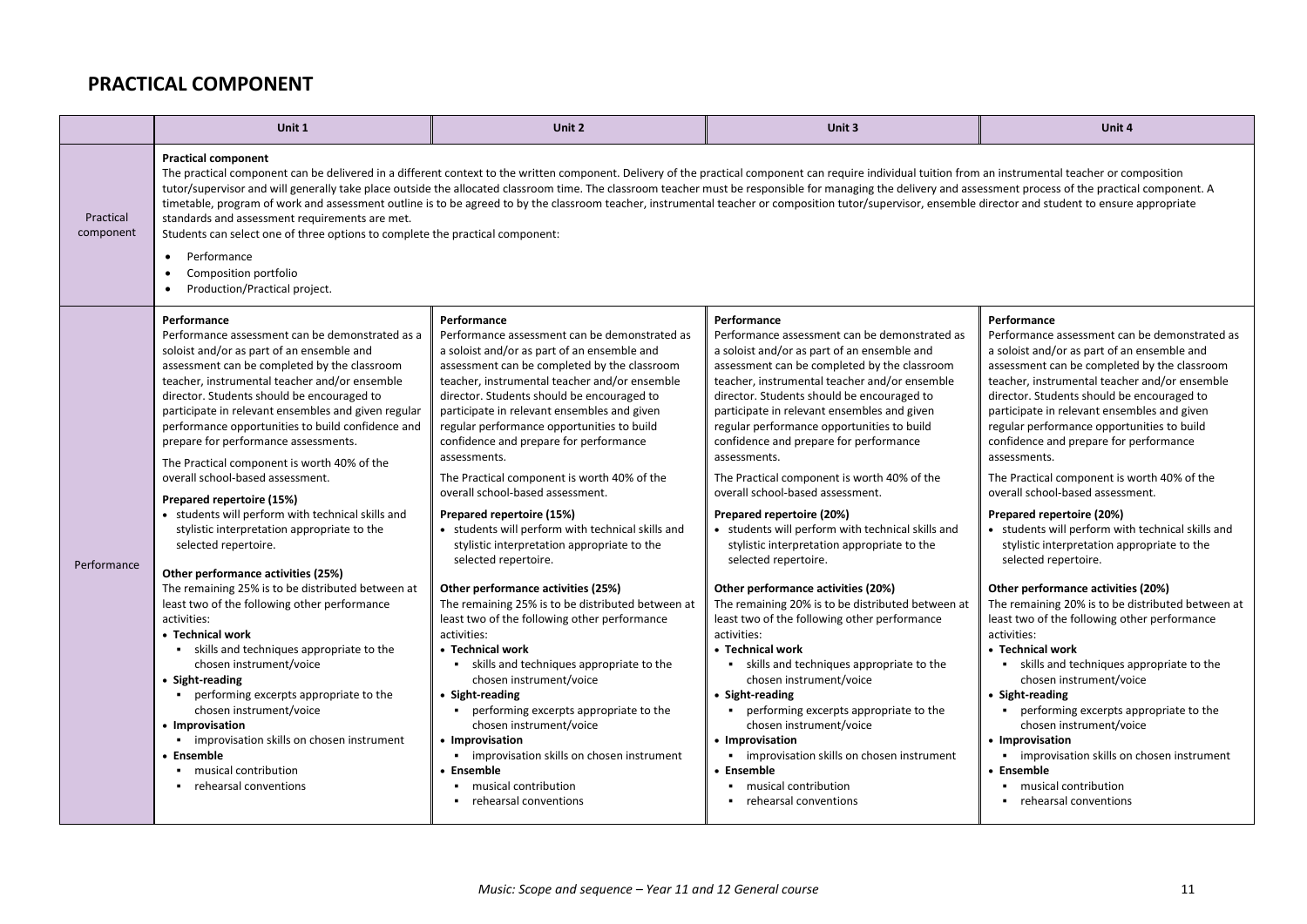|                          | Unit 1                                                                                                                                                                                                                                                                                                                                                                                                                                                                                                                                                         | Unit 2                                                                                                                                                                                                                                                                                                                                                                                                                                                                                                                                                           | Unit 3                                                                                                                                                                                                                                                                                                                                                                                                                                                                                                                                                            | Unit 4                                                                                                                                                                                                                                                                                                                                                                                                                                                                                                                                                            |
|--------------------------|----------------------------------------------------------------------------------------------------------------------------------------------------------------------------------------------------------------------------------------------------------------------------------------------------------------------------------------------------------------------------------------------------------------------------------------------------------------------------------------------------------------------------------------------------------------|------------------------------------------------------------------------------------------------------------------------------------------------------------------------------------------------------------------------------------------------------------------------------------------------------------------------------------------------------------------------------------------------------------------------------------------------------------------------------------------------------------------------------------------------------------------|-------------------------------------------------------------------------------------------------------------------------------------------------------------------------------------------------------------------------------------------------------------------------------------------------------------------------------------------------------------------------------------------------------------------------------------------------------------------------------------------------------------------------------------------------------------------|-------------------------------------------------------------------------------------------------------------------------------------------------------------------------------------------------------------------------------------------------------------------------------------------------------------------------------------------------------------------------------------------------------------------------------------------------------------------------------------------------------------------------------------------------------------------|
|                          | • Playing/singing by ear                                                                                                                                                                                                                                                                                                                                                                                                                                                                                                                                       | • Playing/singing by ear                                                                                                                                                                                                                                                                                                                                                                                                                                                                                                                                         | • Playing/singing by ear                                                                                                                                                                                                                                                                                                                                                                                                                                                                                                                                          | • Playing/singing by ear                                                                                                                                                                                                                                                                                                                                                                                                                                                                                                                                          |
|                          | performing a musical piece which has been                                                                                                                                                                                                                                                                                                                                                                                                                                                                                                                      | performing a musical piece which has been                                                                                                                                                                                                                                                                                                                                                                                                                                                                                                                        | performing a musical piece which has been                                                                                                                                                                                                                                                                                                                                                                                                                                                                                                                         | performing a musical piece which has been                                                                                                                                                                                                                                                                                                                                                                                                                                                                                                                         |
|                          | learnt from a recording or performance                                                                                                                                                                                                                                                                                                                                                                                                                                                                                                                         | learnt from a recording or performance                                                                                                                                                                                                                                                                                                                                                                                                                                                                                                                           | learnt from a recording or performance                                                                                                                                                                                                                                                                                                                                                                                                                                                                                                                            | learnt from a recording or performance                                                                                                                                                                                                                                                                                                                                                                                                                                                                                                                            |
|                          | imitating musical passages played by another                                                                                                                                                                                                                                                                                                                                                                                                                                                                                                                   | imitating musical passages played by                                                                                                                                                                                                                                                                                                                                                                                                                                                                                                                             | imitating musical passages played by                                                                                                                                                                                                                                                                                                                                                                                                                                                                                                                              | imitating musical passages played by                                                                                                                                                                                                                                                                                                                                                                                                                                                                                                                              |
|                          | musician                                                                                                                                                                                                                                                                                                                                                                                                                                                                                                                                                       | another musician                                                                                                                                                                                                                                                                                                                                                                                                                                                                                                                                                 | another musician                                                                                                                                                                                                                                                                                                                                                                                                                                                                                                                                                  | another musician                                                                                                                                                                                                                                                                                                                                                                                                                                                                                                                                                  |
|                          | • Playing/singing by memory                                                                                                                                                                                                                                                                                                                                                                                                                                                                                                                                    | • Playing/singing by memory                                                                                                                                                                                                                                                                                                                                                                                                                                                                                                                                      | • Playing/singing by memory                                                                                                                                                                                                                                                                                                                                                                                                                                                                                                                                       | • Playing/singing by memory                                                                                                                                                                                                                                                                                                                                                                                                                                                                                                                                       |
|                          | performing learnt repertoire from memory.                                                                                                                                                                                                                                                                                                                                                                                                                                                                                                                      | performing learnt repertoire from memory.                                                                                                                                                                                                                                                                                                                                                                                                                                                                                                                        | performing learnt repertoire from memory.                                                                                                                                                                                                                                                                                                                                                                                                                                                                                                                         | performing learnt repertoire from memory.                                                                                                                                                                                                                                                                                                                                                                                                                                                                                                                         |
|                          | <b>Composition portfolio</b>                                                                                                                                                                                                                                                                                                                                                                                                                                                                                                                                   | <b>Composition portfolio</b>                                                                                                                                                                                                                                                                                                                                                                                                                                                                                                                                     | <b>Composition portfolio</b>                                                                                                                                                                                                                                                                                                                                                                                                                                                                                                                                      | <b>Composition portfolio</b>                                                                                                                                                                                                                                                                                                                                                                                                                                                                                                                                      |
|                          | Composition students can either be tutored by the                                                                                                                                                                                                                                                                                                                                                                                                                                                                                                              | Composition students can either be tutored by the                                                                                                                                                                                                                                                                                                                                                                                                                                                                                                                | Composition students can either be tutored by the                                                                                                                                                                                                                                                                                                                                                                                                                                                                                                                 | Composition students can either be tutored by the                                                                                                                                                                                                                                                                                                                                                                                                                                                                                                                 |
|                          | classroom teacher, or an external tutor/supervisor.                                                                                                                                                                                                                                                                                                                                                                                                                                                                                                            | classroom teacher, or an external                                                                                                                                                                                                                                                                                                                                                                                                                                                                                                                                | classroom teacher, or an external                                                                                                                                                                                                                                                                                                                                                                                                                                                                                                                                 | classroom teacher, or an external                                                                                                                                                                                                                                                                                                                                                                                                                                                                                                                                 |
|                          | A timetable, program of work and assessment                                                                                                                                                                                                                                                                                                                                                                                                                                                                                                                    | tutor/supervisor. A timetable, program of work                                                                                                                                                                                                                                                                                                                                                                                                                                                                                                                   | tutor/supervisor. A timetable, program of work                                                                                                                                                                                                                                                                                                                                                                                                                                                                                                                    | tutor/supervisor. A timetable, program of work                                                                                                                                                                                                                                                                                                                                                                                                                                                                                                                    |
|                          | outline is to be agreed to by the classroom teacher,                                                                                                                                                                                                                                                                                                                                                                                                                                                                                                           | and assessment outline is to be agreed to by the                                                                                                                                                                                                                                                                                                                                                                                                                                                                                                                 | and assessment outline is to be agreed to by the                                                                                                                                                                                                                                                                                                                                                                                                                                                                                                                  | and assessment outline is to be agreed to by the                                                                                                                                                                                                                                                                                                                                                                                                                                                                                                                  |
|                          | composition tutor/supervisor and student to                                                                                                                                                                                                                                                                                                                                                                                                                                                                                                                    | classroom teacher, composition tutor/supervisor                                                                                                                                                                                                                                                                                                                                                                                                                                                                                                                  | classroom teacher, composition tutor/supervisor                                                                                                                                                                                                                                                                                                                                                                                                                                                                                                                   | classroom teacher, composition tutor/supervisor                                                                                                                                                                                                                                                                                                                                                                                                                                                                                                                   |
|                          | ensure appropriate standards and assessment                                                                                                                                                                                                                                                                                                                                                                                                                                                                                                                    | and student to ensure appropriate standards and                                                                                                                                                                                                                                                                                                                                                                                                                                                                                                                  | and student to ensure appropriate standards and                                                                                                                                                                                                                                                                                                                                                                                                                                                                                                                   | and student to ensure appropriate standards and                                                                                                                                                                                                                                                                                                                                                                                                                                                                                                                   |
|                          | requirements are met.                                                                                                                                                                                                                                                                                                                                                                                                                                                                                                                                          | assessment requirements are met.                                                                                                                                                                                                                                                                                                                                                                                                                                                                                                                                 | assessment requirements are met.                                                                                                                                                                                                                                                                                                                                                                                                                                                                                                                                  | assessment requirements are met.                                                                                                                                                                                                                                                                                                                                                                                                                                                                                                                                  |
| Composition<br>portfolio | A composition portfolio should contain the<br>following:<br>• a minimum of two contrasting pieces with a<br>combined minimum performance time of<br>8 minutes<br>pieces of varying length and style, written for<br>different instruments and instrumental<br>combinations<br>• scores and/or recordings of all works as<br>appropriate<br>• an overview of each composition outlining the<br>inspiration and influences behind them and an<br>explanation of the generation and development<br>of ideas. Any non-original material should be<br>acknowledged. | A composition portfolio should contain the<br>following:<br>• a minimum of two contrasting pieces with a<br>combined minimum performance time of<br>8 minutes<br>• pieces of varying length and style, written for<br>different instruments and instrumental<br>combinations<br>• scores and/or recordings of all works as<br>appropriate<br>• an overview of each composition outlining the<br>inspiration and influences behind them and an<br>explanation of the generation and development<br>of ideas. Any non-original material should be<br>acknowledged. | A composition portfolio should contain the<br>following:<br>• a minimum of two contrasting pieces with a<br>combined minimum performance time of<br>10 minutes<br>• pieces of varying length and style, written for<br>different instruments and instrumental<br>combinations<br>• scores and/or recordings of all works as<br>appropriate<br>• an overview of each composition outlining the<br>inspiration and influences behind them and an<br>explanation of the generation and development<br>of ideas. Any non-original material should be<br>acknowledged. | A composition portfolio should contain the<br>following:<br>• a minimum of two contrasting pieces with a<br>combined minimum performance time of<br>10 minutes<br>• pieces of varying length and style, written for<br>different instruments and instrumental<br>combinations<br>• scores and/or recordings of all works as<br>appropriate<br>• an overview of each composition outlining the<br>inspiration and influences behind them and an<br>explanation of the generation and development<br>of ideas. Any non-original material should be<br>acknowledged. |